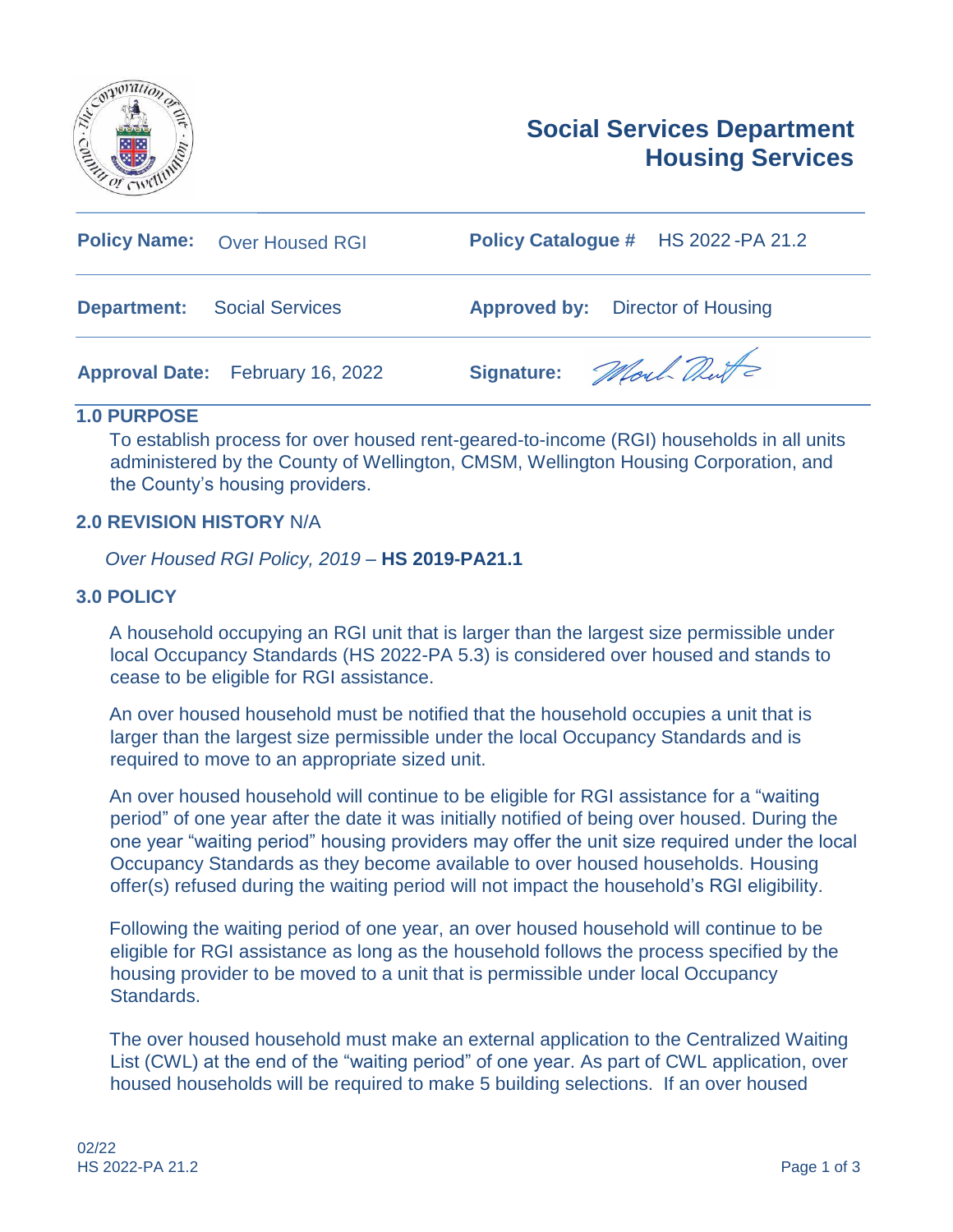household does not complete and return the application or does not make 5 building selections, all buildings they are eligible for will be selected on their CWL application.

Over housed households will have priority status on the CWL over chronological households, but not over local or provincially designated special priority households. The CWL priority status date of the over housed household will correspond to the date of the over housed decision letter issued at the end of the waiting period.

### **Cease to be eligible for RGI**

Over housed households will become ineligible for RGI if the household refuses any appropriately sized housing offer that is presented following the 12 month waiting period. The service manager may determine that the household remains eligible if satisfied that there are extenuating circumstances.

An over housed household who refuses any appropriately sized housing offer presented after the 12 month waiting period and remains in their current unit will cease to be eligible for RGI and will become a market rent household.

# **Addition to household requests for an over housed household**

Once a household has been determined to be over housed under the local Occupancy Standards, they may only apply to add individuals to their household who are one of the following:

- Spouse of a member of the household; or
- Child of a member of the household

**Exception to addition to household requests for an over housed household:** The member who left the household, causing the household to be over housed, may be added back to the household within 12 months after the household is notified that they are over housed.

# **5.0 DEFINITIONS**

- (1) "Child" for the purposes of applying the Occupancy Standards, is up to twenty-nine (29) years of age, unless the child meets the definition of a child as outlined in the s. 42 (1) of O Reg. 367/11.
- (2) "CMSM" means Consolidated Municipal Service Manager. The Corporation of the County of Wellington is the Consolidated Municipal Service Manager for the geographic area that includes The County of Wellington and the City of Guelph for the purposes of the Housing Services Act, 2011;
- (3) "Housing provider" means a person who operates a housing project;
- (4) "Over housed" means a household that has a unit larger than it is eligible for under local Occupancy Standards (HS 2022-PA 5.3);